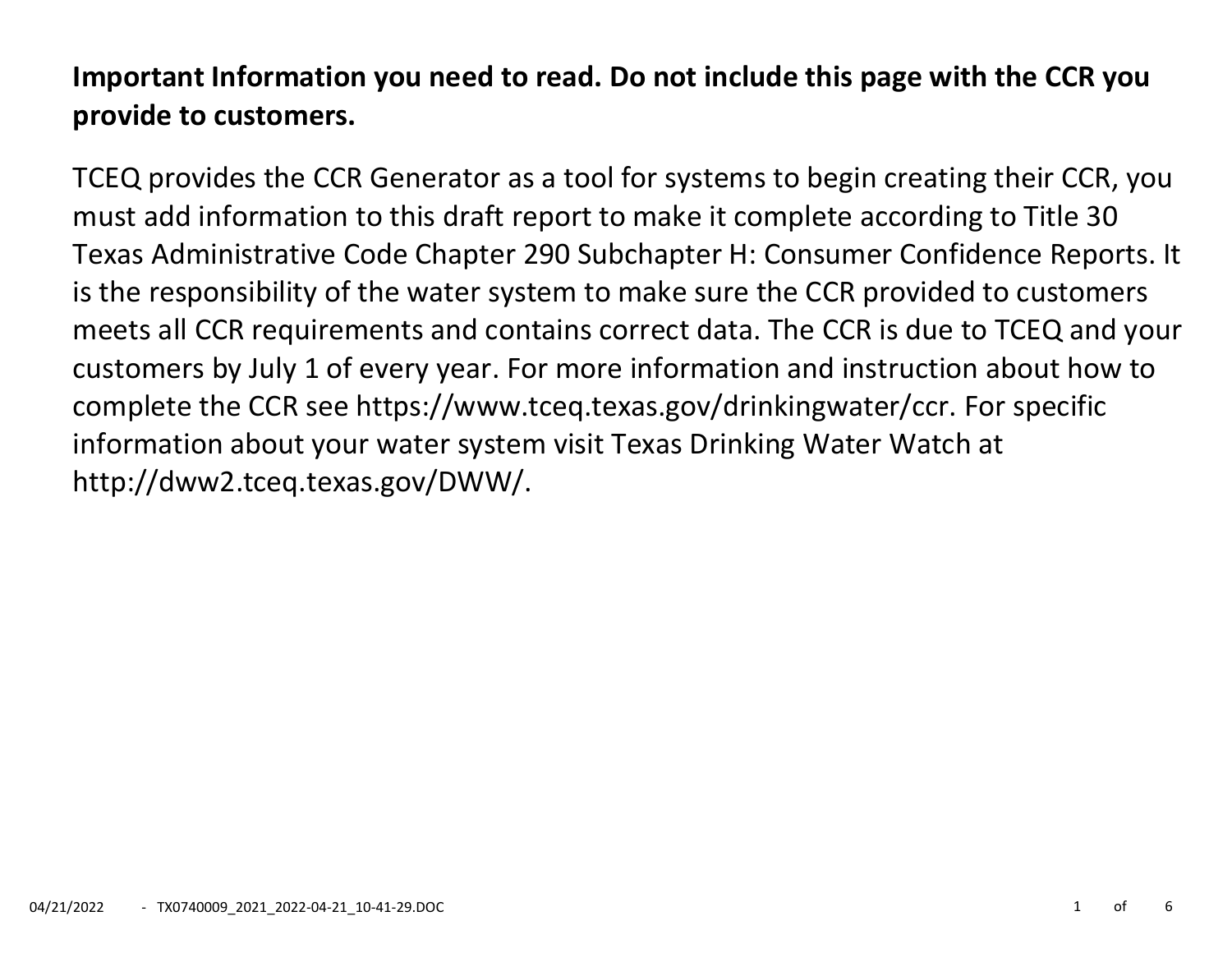# **2021 Consumer Confidence Report for Public Water System CITY OF TRENTON**

This is your water quality report for January 1 to December 31, 2021 For more information regarding this report contact: CITY OF TRENTON provides ground water from **Woodbine Aquifer** located in **Fannin** and **Grayson County**. Name Mark Patterson Phone 903-429-3008 Este reporte incluye información importante sobre el agua para tomar. Para asistencia en español, favor de llamar al telefono (903) 429-3008. **Definitions and Abbreviations** Definitions and Abbreviations The following tables contain scientific terms and measures, some of which may require explanation.

| <b>Action Level:</b>                               | The concentration of a contaminant which, if exceeded, triggers treatment or other requirements which a water system must follow.                                                                                                                                       |
|----------------------------------------------------|-------------------------------------------------------------------------------------------------------------------------------------------------------------------------------------------------------------------------------------------------------------------------|
| Avg:                                               | Regulatory compliance with some MCLs are based on running annual average of monthly samples.                                                                                                                                                                            |
| Level 1 Assessment:                                | A Level 1 assessment is a study of the water system to identify potential problems and determine (if possible) why total coliform bacteria have been found in our<br>water system.                                                                                      |
| Level 2 Assessment:                                | A Level 2 assessment is a very detailed study of the water system to identify potential problems and determine (if possible) why an E. coli MCL violation has occurred<br>and/or why total coliform bacteria have been found in our water system on multiple occasions. |
| Maximum Contaminant Level or MCL:                  | The highest level of a contaminant that is allowed in drinking water. MCLs are set as close to the MCLGs as feasible using the best available treatment technology.                                                                                                     |
| Maximum Contaminant Level Goal or MCLG:            | The level of a contaminant in drinking water below which there is no known or expected risk to health. MCLGs allow for a margin of safety.                                                                                                                              |
| Maximum residual disinfectant level or MRDL:       | The highest level of a disinfectant allowed in drinking water. There is convincing evidence that addition of a disinfectant is necessary for control of microbial<br>contaminants.                                                                                      |
| Maximum residual disinfectant level goal or MRDLG: | The level of a drinking water disinfectant below which there is no known or expected risk to health. MRDLGs do not reflect the benefits of the use of disinfectants to<br>control microbial contaminants.                                                               |
| <b>MFL</b>                                         | million fibers per liter (a measure of asbestos)                                                                                                                                                                                                                        |
| mrem:                                              | millirems per year (a measure of radiation absorbed by the body)                                                                                                                                                                                                        |
| na:                                                | not applicable.                                                                                                                                                                                                                                                         |
| NTU                                                | nephelometric turbidity units (a measure of turbidity)                                                                                                                                                                                                                  |
| pCi/L                                              | picocuries per liter (a measure of radioactivity)                                                                                                                                                                                                                       |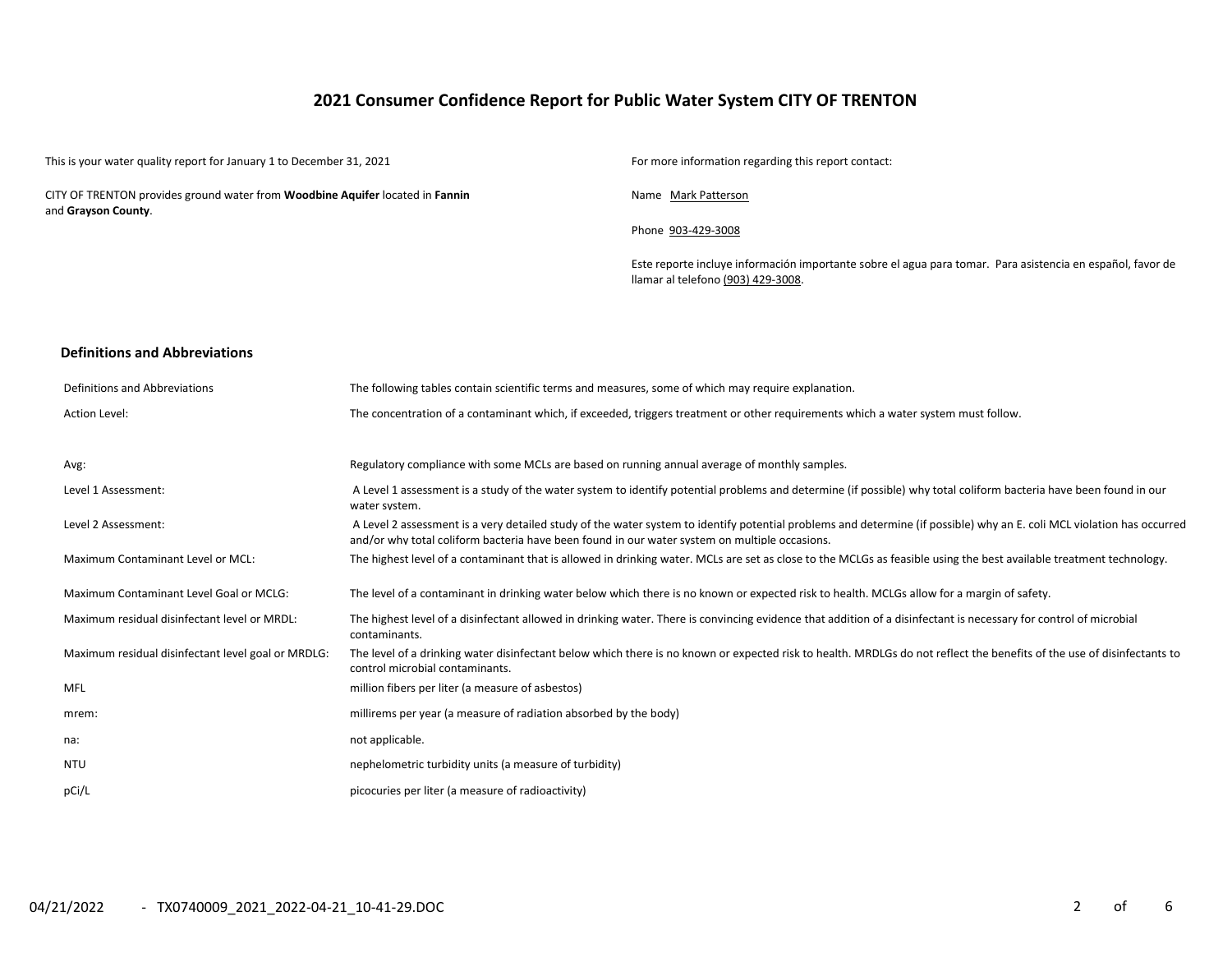### **Definitions and Abbreviations**

| ppb:                       | micrograms per liter or parts per billion                                           |
|----------------------------|-------------------------------------------------------------------------------------|
| ppm:                       | milligrams per liter or parts per million                                           |
| ppq                        | parts per quadrillion, or picograms per liter (pg/L)                                |
| ppt                        | parts per trillion, or nanograms per liter (ng/L)                                   |
| Treatment Technique or TT: | A required process intended to reduce the level of a contaminant in drinking water. |

# **Information about your Drinking Water**

The sources of drinking water (both tap water and bottled water) include rivers, lakes, streams, ponds, reservoirs, springs, and wells. As water travels over the surface of the land or through the ground, it dissolves naturally-occurring minerals and, in some cases, radioactive material, and can pick up substances resulting from the presence of animals or from human activity.

Drinking water, including bottled water, may reasonably be expected to contain at least small amounts of some contaminants. The presence of contaminants does not necessarily indicate that water poses a health risk. More information about contaminants and potential health effects can be obtained by calling the EPAs Safe Drinking Water Hotline at (800) 426-4791.

Contaminants that may be present in source water include:

- Microbial contaminants, such as viruses and bacteria, which may come from sewage treatment plants, septic systems, agricultural livestock operations, and wildlife.

- Inorganic contaminants, such as salts and metals, which can be naturally-occurring or result from urban storm water runoff, industrial or domestic wastewater discharges, oil and gas production, mining, or farming.

- Pesticides and herbicides, which may come from a variety of sources such as agriculture, urban storm water runoff, and residential uses.

- Organic chemical contaminants, including synthetic and volatile organic chemicals, which are by-products of industrial processes and petroleum production, and can also come from gas stations, urban storm water runoff, and septic systems.

- Radioactive contaminants, which can be naturally-occurring or be the result of oil and gas production and mining activities.

In order to ensure that tap water is safe to drink, EPA prescribes regulations which limit the amount of certain contaminants in water provided by public water systems. FDA regulations establish limits for contaminants in bottled water which must provide the same protection for public health.

Contaminants may be found in drinking water that may cause taste, color, or odor problems. These types of problems are not necessarily causes for health concerns. For more information on taste, odor, or color of drinking water, please contact the system's business office.

You may be more vulnerable than the general population to certain microbial contaminants, such as Cryptosporidium, in drinking water. Infants, some elderly, or immunocompromised persons such as those undergoing chemotherapy for cancer; persons who have undergone organ transplants; those who are undergoing treatment with steroids; and people with HIV/AIDS or other immune system disorders, can be particularly at risk from infections. You should seek advice about drinking water from your physician or health care providers. Additional guidelines on appropriate means to lessen the risk of infection by Cryptosporidium are available from the Safe Drinking Water Hotline (800-426-4791).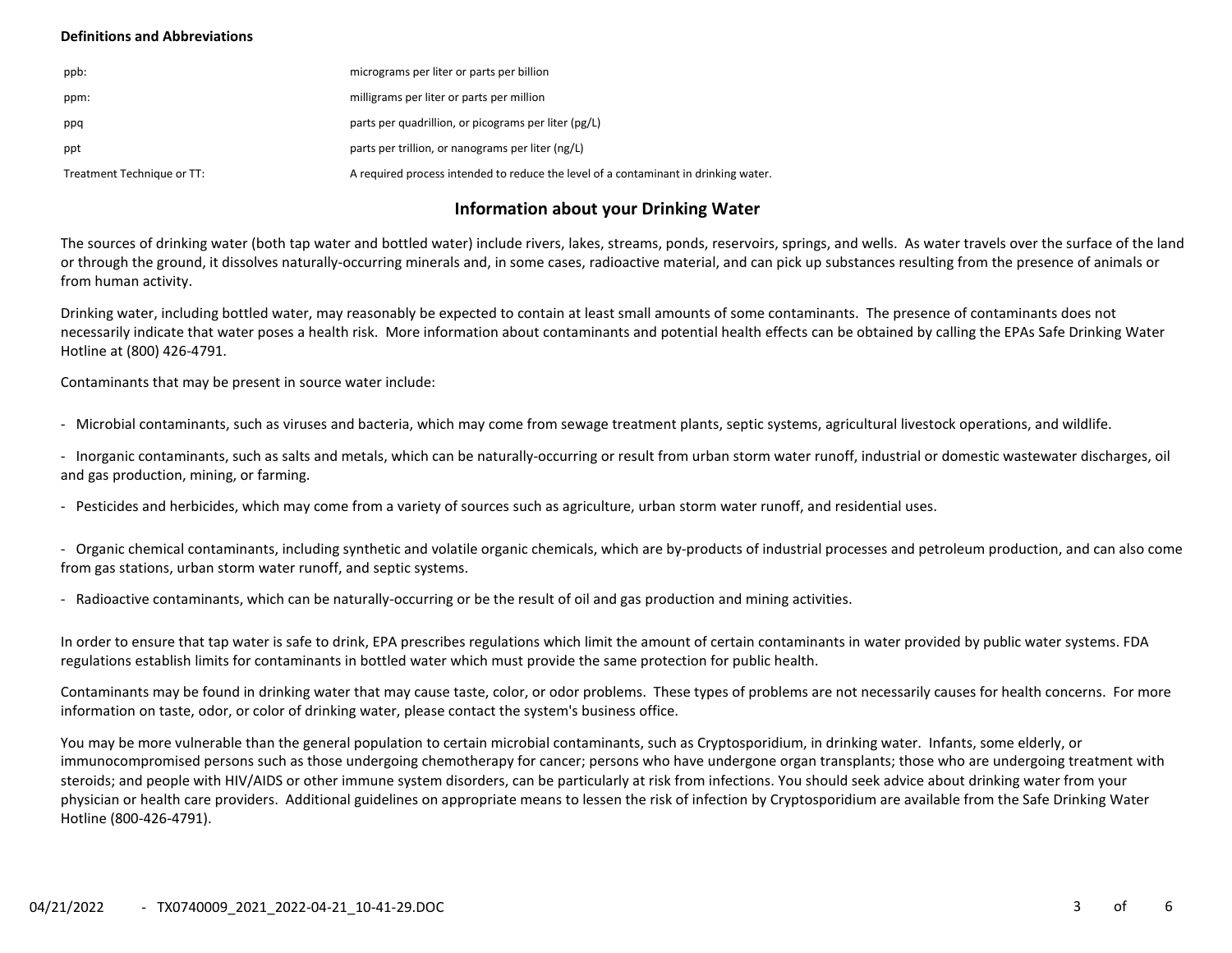If present, elevated levels of lead can cause serious health problems, especially for pregnant women and young children. Lead in drinking water is primarily from materials and components associated with service lines and home plumbing. We are responsible for providing high quality drinking water, but we cannot control the variety of materials used in plumbing components. When your water has been sitting for several hours, you can minimize the potential for lead exposure by flushing your tap for 30 seconds to 2 minutes before using water for drinking or cooking. If you are concerned about lead in your water, you may wish to have your water tested. Information on lead in drinking water, testing methods, and steps you can take to minimize exposure is available from the Safe Drinking Water Hotline or at http://www.epa.gov/safewater/lead.

#### **Information about Source Water**

TCEQ completed an assessment of your source water, and results indicate that some of our sources are susceptible to certain contaminants. The sampling requirements for your water system is based on this susceptibility and previous sample data. Any detections of these contaminants will be found in this Consumer Confidence Report. For more information on source water assessments and protection efforts at our system contact **Mark Patterson at 903-429-3008.**

#### **Coliform Bacteria**

| Maximum Contaminant<br>Level Goal | <b>Total Coliform</b><br>Maximum<br>Contaminant Level | Highest No. of Positive | Maximum Contaminant Level or Fecal Coliform Samples | Fecal Coliform or E. Coli   Total No. of Positive E. Coli | Violation | Likely Source of Contamination        |
|-----------------------------------|-------------------------------------------------------|-------------------------|-----------------------------------------------------|-----------------------------------------------------------|-----------|---------------------------------------|
|                                   | 1 positive monthly<br>sample.                         |                         |                                                     |                                                           |           | Naturally present in the environment. |

| Lead and Copper | Date Sampled | <b>MCLG</b> | <b>Action Level (AL)</b> | 90th Percentile | # Sites Over AL | <b>Units</b> | <b>Violation</b> | Likely Source of Contamination                                                                               |
|-----------------|--------------|-------------|--------------------------|-----------------|-----------------|--------------|------------------|--------------------------------------------------------------------------------------------------------------|
| Copper          | 09/01/2020   | 1.3         | 1.3                      | 0.2             |                 | ppm          |                  | Erosion of natural deposits; Leaching from wood<br>preservatives; Corrosion of household plumbing<br>sustams |
| Lead            | 09/01/2020   |             |                          | ∸∸              |                 | ppb          |                  | Corrosion of household plumbing systems;<br>Erosion of natural deposits.                                     |

**2021 Water Quality Test Results**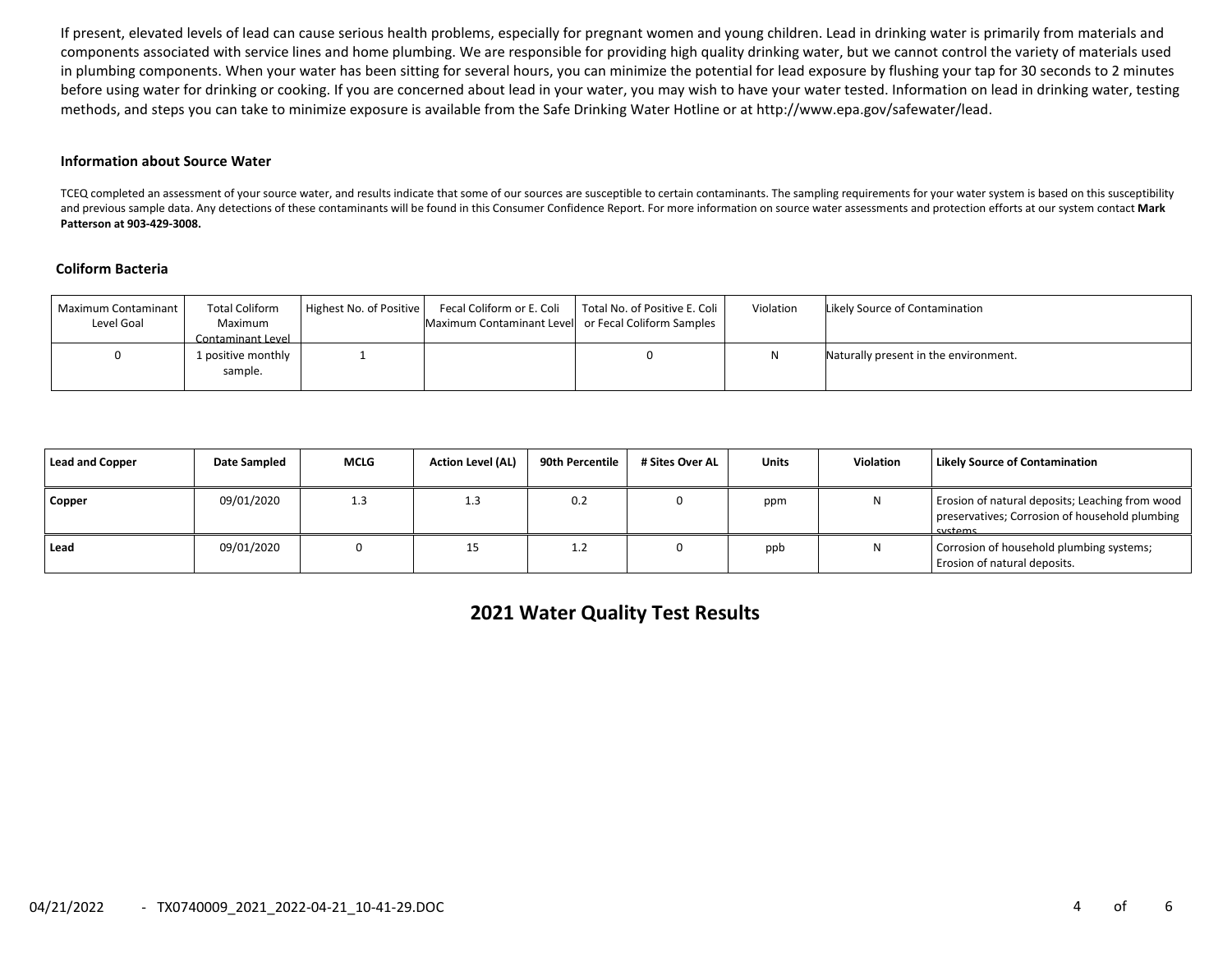| Disinfection By-Products | <b>Collection Date</b> | <b>Highest Level</b><br><b>Detected</b> | <b>Range of Individual</b><br><b>Samples</b> | <b>MCLG</b>              | MCL | <b>Units</b> | <b>Violation</b> | <b>Likely Source of Contamination</b>      |
|--------------------------|------------------------|-----------------------------------------|----------------------------------------------|--------------------------|-----|--------------|------------------|--------------------------------------------|
| Haloacetic Acids (HAA5)  | 2021                   |                                         | $3.6 - 3.6$                                  | No goal for the<br>total | 60  | ppb          |                  | By-product of drinking water disinfection. |

\*The value in the Highest Level or Average Detected column is the highest average of all HAA5 sample results collected at a location over a year

| Total Trihalomethanes (TTHM) | 2021 | $\sim$<br>222<br>- 22.J<br>22.3 | No goal for the | 80 | ppb | By-product of drinking water disinfection. |
|------------------------------|------|---------------------------------|-----------------|----|-----|--------------------------------------------|
|                              |      |                                 | total           |    |     |                                            |

\*The value in the Highest Level or Average Detected column is the highest average of all TTHM sample results collected at a location over a year

| <b>Inorganic Contaminants</b>  | <b>Collection Date</b> | <b>Highest Level</b><br><b>Detected</b> | Range of Individual<br><b>Samples</b> | <b>MCLG</b> | <b>MCL</b> | <b>Units</b> | Violation | <b>Likely Source of Contamination</b>                                                                                            |
|--------------------------------|------------------------|-----------------------------------------|---------------------------------------|-------------|------------|--------------|-----------|----------------------------------------------------------------------------------------------------------------------------------|
| Barium                         | 03/27/2019             | 0.0049                                  | $0.0046 - 0.0049$                     |             |            | ppm          | N         | Discharge of drilling wastes; Discharge from metal<br>refineries; Erosion of natural deposits.                                   |
| Chromium                       | 03/27/2019             | 1.6                                     | $1.6 - 1.6$                           | 100         | 100        | ppb          | N         | Discharge from steel and pulp mills; Erosion of<br>natural deposits.                                                             |
| Fluoride                       | 2021                   | 1.29                                    | $1.25 - 1.29$                         |             | 4.0        | ppm          | N         | Erosion of natural deposits; Water additive which<br>promotes strong teeth; Discharge from fertilizer and<br>aluminum factories. |
| Nitrate [measured as Nitrogen] | 2021                   | 0.0703                                  | $0.054 - 0.0703$                      | 10          | 10         | ppm          | N         | Runoff from fertilizer use; Leaching from septic tanks,<br>sewage; Erosion of natural deposits.                                  |

| Radioactive Contaminants | <b>Collection Date</b> | <b>Highest Level</b><br><b>Detected</b> | Range of Individual<br><b>Samples</b> | <b>MCLG</b> | <b>MCL</b> | Units | <b>Violation</b> | <b>Likely Source of Contamination</b> |
|--------------------------|------------------------|-----------------------------------------|---------------------------------------|-------------|------------|-------|------------------|---------------------------------------|
| Combined Radium 226/228  | 06/27/2018             | 1.5                                     | $1.5 - 1.5$                           |             |            | pCi/L |                  | Erosion of natural deposits.          |

## **Disinfectant Residual**

**A blank disinfectant residual table has been added to the CCR template, you will need to add data to the fields. Your data can be taken off the Disinfectant Level Quarterly Operating Reports (DLQOR).**

| Disinfectant Residual | Year | Average Level | <b>Range of Levels</b><br><b>Detected</b> | <b>MRDL</b> | <b>MRDLG</b> | Unit of Measure | Violation (Y/N) | <b>Source in Drinking Water</b> |
|-----------------------|------|---------------|-------------------------------------------|-------------|--------------|-----------------|-----------------|---------------------------------|
|-----------------------|------|---------------|-------------------------------------------|-------------|--------------|-----------------|-----------------|---------------------------------|